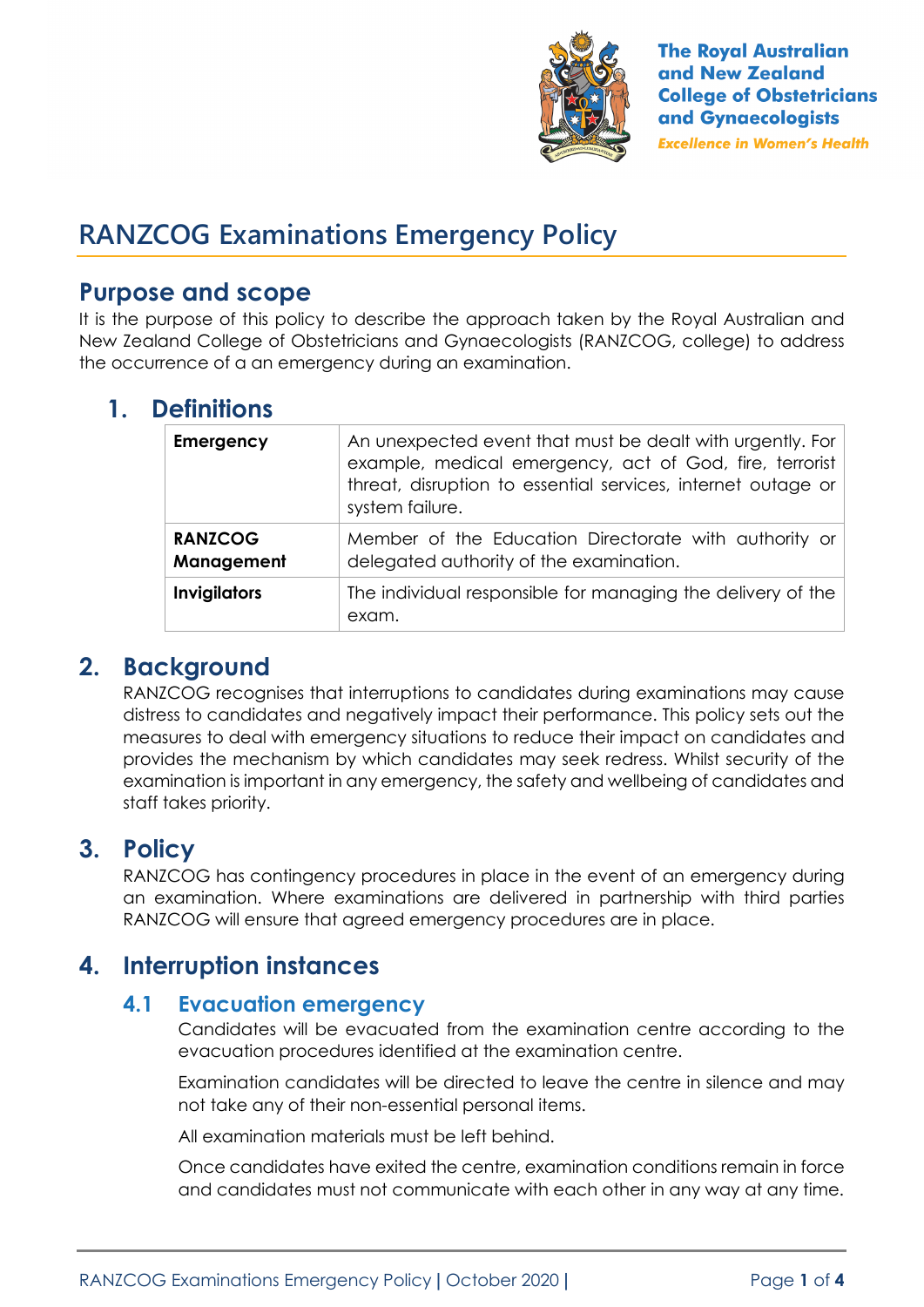The invigilator will ensure that attendance registers are taken to the evacuation area and that all personnel are accounted for.

All candidates must remain together in the designated evacuation area and cannot re-enter the centre until the venue has been given the 'all clear' by authorised personnel.

The invigilator will make a note of the length of time of the interruption.

The invigilator will advise RANZCOG Management of the circumstances of the emergency evacuation and a decision will be made with regards to the; resumption of the examination, additional time granted to candidates or abandonment of the examination.

#### **4.2 Medical emergency**

If a candidate requires immediate medical assistance and is not able to leave the examination centre, the examination may be suspended while the candidate is attended to and, if necessary, all candidates in the same venue may be evacuated.

#### 4**.3 System failure**

In the event of an interruption to an examination due to a system issue or failure, all efforts to rectify the issue will be made to enable the exam to continue.

#### **4.4 Post interruption**

Where appropriate RANZCOG Management will liaise with the Education Assessment Committee (EAC) Chair and Examination Coordinators regarding arrangements to deal with the disruption and, if appropriate, the abandonment of the examination.

Candidates may apply for special consideration and no fee will be charged in this instance.

A detailed case report will be provided to RANZCOG management.

### **4.5 Resuming Examinations after interruptions**

Written Examination

Depending on the circumstances of the interruption to candidates, where possible, appropriate time will be added to make up for time lost due to the interruption plus additional time to allow candidates to refocus on the examination.

Oral examinations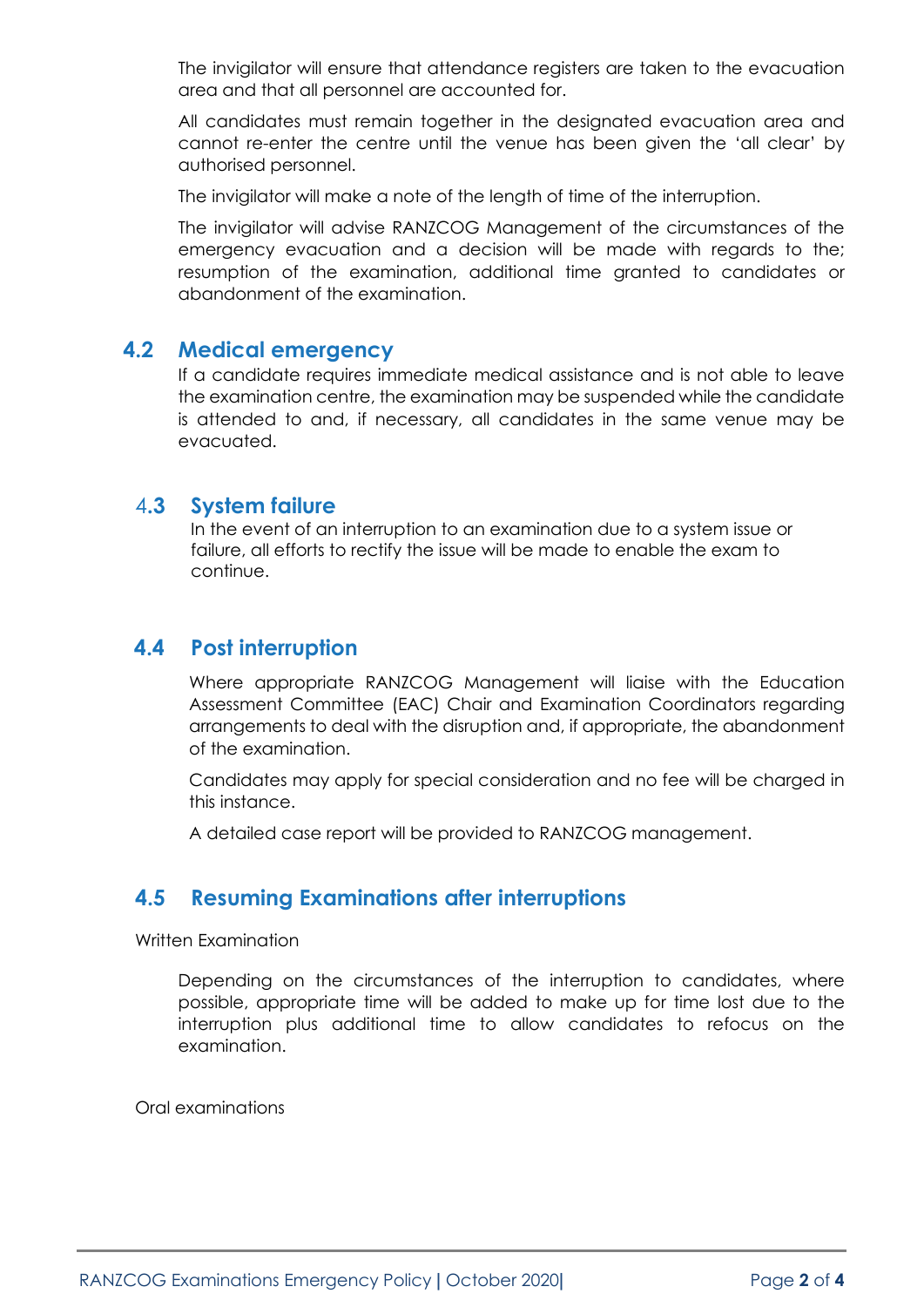Depending on the circumstances of the interruption, RANZCOG Management will decide whether candidates may continue that station or if the examination will resume with the next rotation.

Where possible candidates will recommence in the station where they were disrupted. Appropriate time may be added to the reading time and/or the interaction time for the interrupted station.

#### **4.6 Guidelines for the provision of additional examination time**

In the event of an interruption, no candidate/s will be disadvantaged due to time. The candidate/s will be granted the time lost plus additional time to refocus on the exam. The decision to grant any additional time to candidates will be based on the circumstances of the examination interruption and its perceived impact on candidates. If the exam is abandoned RANZCOG will revert to the established contingency plan.

#### AA

Written examinations

| <b>Interruption time</b> | <b>Additional time</b>         |
|--------------------------|--------------------------------|
| Less than 15 minutes     | Interruption time + 5 minutes  |
| 15 minutes to 60 minutes | Interruption time + 10 minutes |
| Greater than 60 minutes. | examination abandoned          |

#### A

Please note with oral examinations the interruption plan will be dependent on whether the interruption relates to one candidate or multiple candidates.

#### Oral Examinations

| Interruption time                                        | <b>Additional time</b>                                                                        |
|----------------------------------------------------------|-----------------------------------------------------------------------------------------------|
| Less than 2 minutes                                      | Candidate continues station, lost time is<br>added to the station plus additional 1<br>minute |
| 2 minutes to end of station rotation time                | Contingency will be determined on a<br>case by case basis                                     |
| More than one station and/or greater<br>than 40 minutes. | Examination abandoned for affected<br>candidate/s                                             |

### **4.7 Special consideration**

If an interruption to an examination occurs candidates will be advised that they may apply for special consideration and payment of the special consideration application fee will be waived. . The EAC chair shall consider special consideration applications in line with the RANZCOG Exceptional Circumstance, Special Consideration and Reconsideration Policy.